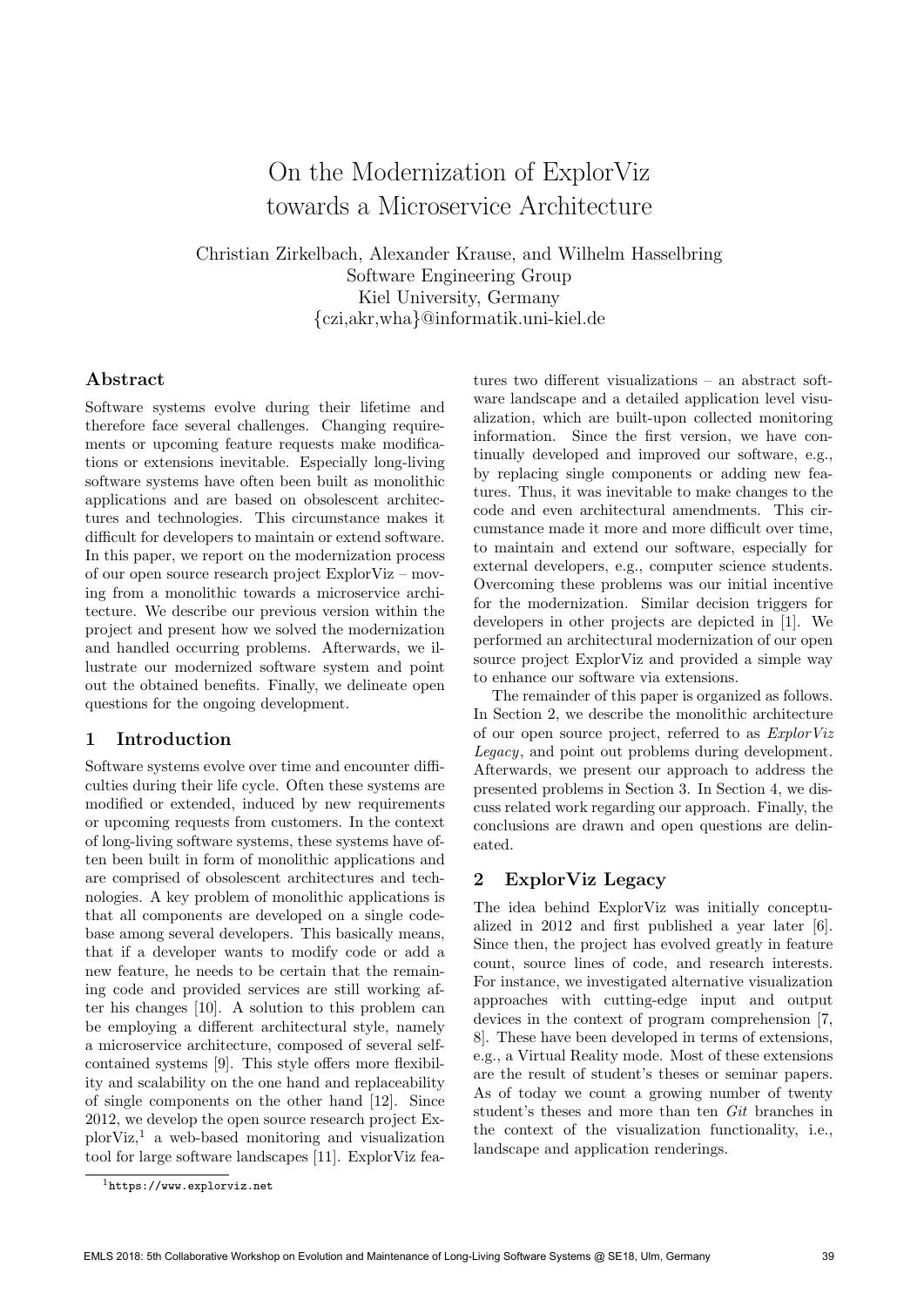Java and its Remote Procedure Calls (RPC) are taught early in lectures, therefore we utilized the Google Web Toolkit (GWT) as primary web framework for our project. GWT enables writing Java code for both server- (backend) and client-logic (frontend) in a single project. It compiles client-related Java- to respective JavaScript-code (JS), thus enabling the execution in web browsers. Additionally, the toolkit introduces GWT RPC (GRPC) for triggering actions on the server or exchanging data over HTTP. Therefore, client-server communication is easily usable for non-professional developers and does not require manual parsing of Java objects to obtain a common transport format, e.g., JavaScript Object Notation (JSON). This particular technology of network communication eases the development, especially for our students.



<span id="page-1-1"></span>Figure 1: Architectural overview of ExplorViz Legacy

In [Figure 1](#page-1-1) the deployment and simplified software stack of our GWT-based ExplorViz Legacy is shown. It can be deployed on a single server node. On startup, ExplorViz Legacy automatically creates a database for user management. The filesystem is facilitated to store serialized landscape objects, i.e., the underlying data models, that are retrieved from monitoring data and used for visualization.

The presented project setup was used since 2012 and published in  $2013$  $2013$  on Github.<sup>2</sup> During subsequent development we frequently migrated client code from Java to JS using GWT's JavaScript Native Interface (JSNI), i.e., embedded JS code in Java methods. The reason behind this alteration of GWT's intended workflow was the utilization of modern JS libraries to simplify the usability for users. The result was a fragmentation of ExplorViz's codebase in JSNI- and Java-methods. This was further deteriorated when we substituted GWT's WebGL implementation with the JS-based library *three.js. three.js* provides a high level of abstraction for 3D rendering and thus offers a better maintainability and extensibility for new developers.

<span id="page-1-2"></span>In 2016 we stopped the development of new features in ExplorViz. GWT seemed to disappear in a variety of other projects. Additionally, there was no major update of the toolkit for at least a year. Meanwhile Google released a new programming language which can also be used for web development, called

Dart. This language is used by Google itself to build many applications as noted on the related website.<sup>[3](#page-1-3)</sup> Since it was announced that JSNI will be removed with the release of GWT 3, we were in need of migrating code once again. At this time ExplorViz Legacy contained a great amount of JS code. Therefore, we decided to drop GWT as scaffold and modernize the monolithic project with new technologies and less dependencies to modules of the underlying web framework.

#### <span id="page-1-0"></span>3 Modernization Procedure

Two major communication technologies emerged from practical realization when implementing web services. Research shows that SOAP-based services are in fact less performant and do not support mobile devices as good as their RESTful counterparts [\[5\]](#page-3-8). Furthermore, the latter eases the development and influences the characteristics of a system, e.g., scalability and flexibility [\[3,](#page-3-9) [5\]](#page-3-8).

In [\[13\]](#page-3-10) the authors present how the German ecommerce provider Otto modernized the underlying software system of their online shop. Instead of refactoring the old monolithic system, they completely reimplemented the functionality, using a microservice architecture. The developed microservices communicate only by accessing REST APIs. This redesign resulted in a highly scalable and fault tolerant software system.

The previously mentioned issues in ExplorViz Legacy (see [Section 2\)](#page-0-1) and the experience reports about successful utilization of alternative technologies, e.g., RESTful APIs, were triggers for a modernization of the ExplorViz project. We no longer saw advantages of preferring GWT over other web frameworks. Therefore, we decided to split the codebase into two separated projects, i.e., backend and frontend. The backend is implemented as a Java-based web service providing a RESTful API for clients. Since client-side code is mostly written in JS nowadays, we choose this programming language for the frontend.

[Figure 2](#page-2-1) depicts the new architecture and simplified software stack of ExplorViz. Backend and frontend are now two self-contained microservices. Thus, they can be deployed on different server nodes. In detail, we employ distinct technology stacks with integrated storage. This allows us to exchange a single or both microservices, as long as we take our specified interfaces into account.

The backend provides a RESTful API for fron-tend instances and is based on the Jersey framework,<sup>[4](#page-1-4)</sup> which implements the Servlet 3.0 specification. This is utilized to implement a web service without the need to state a *web.xml* file, i.e., the servlet configuration file. Instead, we use javax.servlet.annotations to

<span id="page-1-3"></span><sup>3</sup><https://webdev.dartlang.org>

<span id="page-1-4"></span><sup>4</sup><https://jersey.github.io>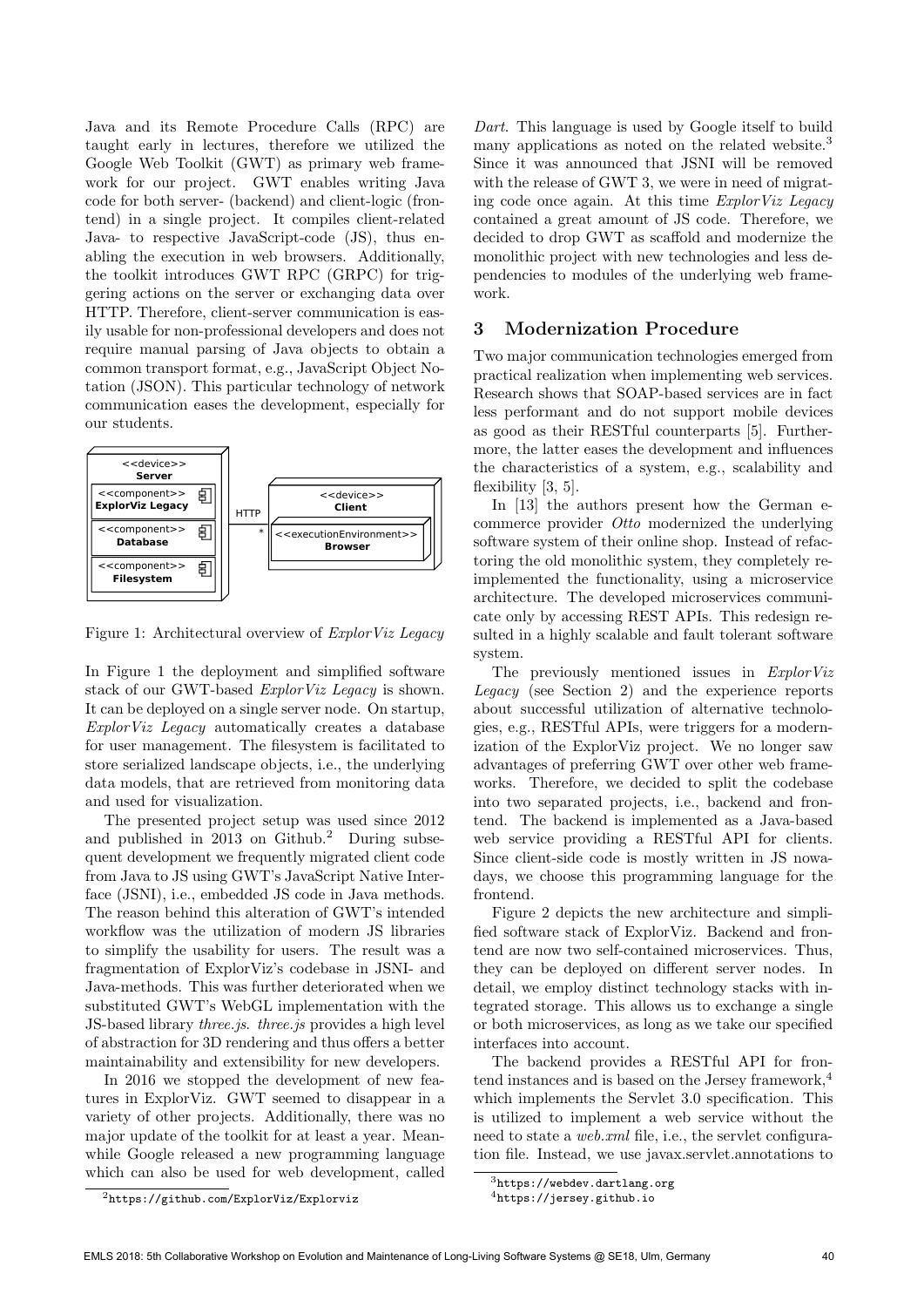

<span id="page-2-1"></span>Figure 2: Overview of the modernized ExplorViz architecture

define servlet declarations and mappings. We expect this approach will ease the development, especially for students.

ExplorViz's new frontend uses the client-side JS framework Ember.js (Ember), [5](#page-2-2) which allows us to use to provide software visualizations with a WebGLenabled browser. Ember is based on the Model View ViewModel architectural pattern. As a result, manual Document Object Model accesses are not necessary and developers need less code. Ember allows and emphasizes the use of components in web sites, i.e., self-contained, reusable, and exchangeable user interface fragments. We employ this feature to encapsulate visualization modes. Therefore, they can be included, containing all necessary logic by inserting a single line of code. Network communication, e.g., fetching a landscape from the backend, is abstracted by so-called adapters. These make it easy to send or request data by using convention over configuration, if the backend applies the same rules for URL definitions.

The introduced microservices represent the core of ExplorViz. As for future extensions, we implemented clean and comprehensive interfaces for both components, that allow the registration of extensible functionalities. A student implementing new mechanics will therefore use a template extension as starting point. Those extensions access core mechanics only by a defined read-only API, which is implemented by the backend, respectively frontend. The modularization enables us to improve the backend or frontend, while not breaking extension support.

In summary, both frameworks are exchangeable with respect to their language domain. The backend would primarily need to define new ways to provide data. Since client-side JS frameworks have similar elements and approaches, we think substituting Ember can be done with little effort.

#### <span id="page-2-0"></span>4 Related Work

In [\[2\]](#page-3-11), the authors conduct a case study addressing the evolution of a software system, which has been scarcely documented. The case study involves architecture recovery and planning and execution of several evolution cycles. Compared to our approach, we did not recover the architecture, since we did not want to keep the obsolete monolithic architecture, which was provided by GWT. Furthermore, we did not need to apply a series of refactoring iterations to modernize our software system.

[\[10\]](#page-3-0) compares the development and cloud deployment of an enterprise application based on a monolithic approach and a microservice architecture. Their approach contains common elements to our applied process. They employ modern technologies for separate microservices, e.g., Java in the backend and JS in the frontend. Contrary to their results, we did not face any of the mentioned problems during the migration, like failures or timeouts.

According to [\[5\]](#page-3-8), RESTful services can improve system flexibility, scalability, and performance in comparison to SOAP-based web services. Additionally, REST-based services are easier to consume and compose, based on well-defined standards and heterogeneous operations. They provide an approach to migrate SOAP-based to RESTful services. Unfortunately, their approach is not applicable for us, since our project is based on GWT instead of SOAP.

In [\[4\]](#page-3-12), the authors present a survey of various approaches to move from legacy systems towards a Service-Oriented-Architecture (SOA) environment. Basically, they distinguish between four different categories – replacement, wrapping, redevelopment, and migration. While Replacement is self-explanatory, wrapping employs a new interface for existing components to make them accessible in form of services. Redevelopment employs reverse and reengineering approaches to add necessary functionality to the legacy system. Finally, a migration moves a legacy system to

<span id="page-2-2"></span><sup>5</sup><https://www.emberjs.com>